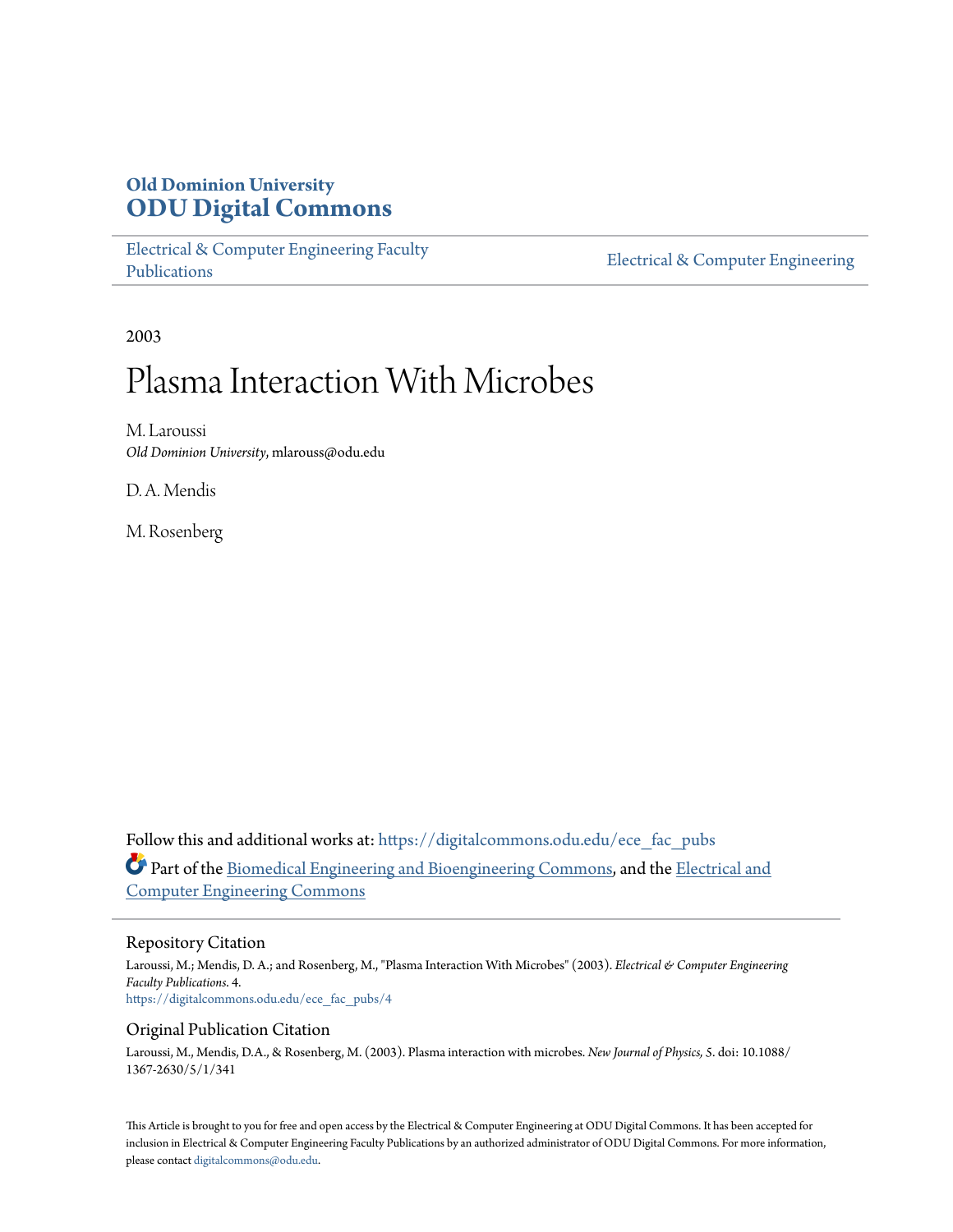

[Home](http://iopscience.iop.org/) [Search](http://iopscience.iop.org/search) [Collections](http://iopscience.iop.org/collections) [Journals](http://iopscience.iop.org/journals) [About](http://iopscience.iop.org/page/aboutioppublishing) [Contact us](http://iopscience.iop.org/contact) [My IOPscience](http://iopscience.iop.org/myiopscience)

Plasma interaction with microbes

This content has been downloaded from IOPscience. Please scroll down to see the full text.

2003 New J. Phys. 5 41

(http://iopscience.iop.org/1367-2630/5/1/341)

View [the table of contents for this issue](http://iopscience.iop.org/1367-2630/5/1), or go to the [journal homepage](http://iopscience.iop.org/1367-2630) for more

Download details:

IP Address: 128.82.252.199 This content was downloaded on 25/02/2015 at 22:45

Please note that [terms and conditions apply.](iopscience.iop.org/page/terms)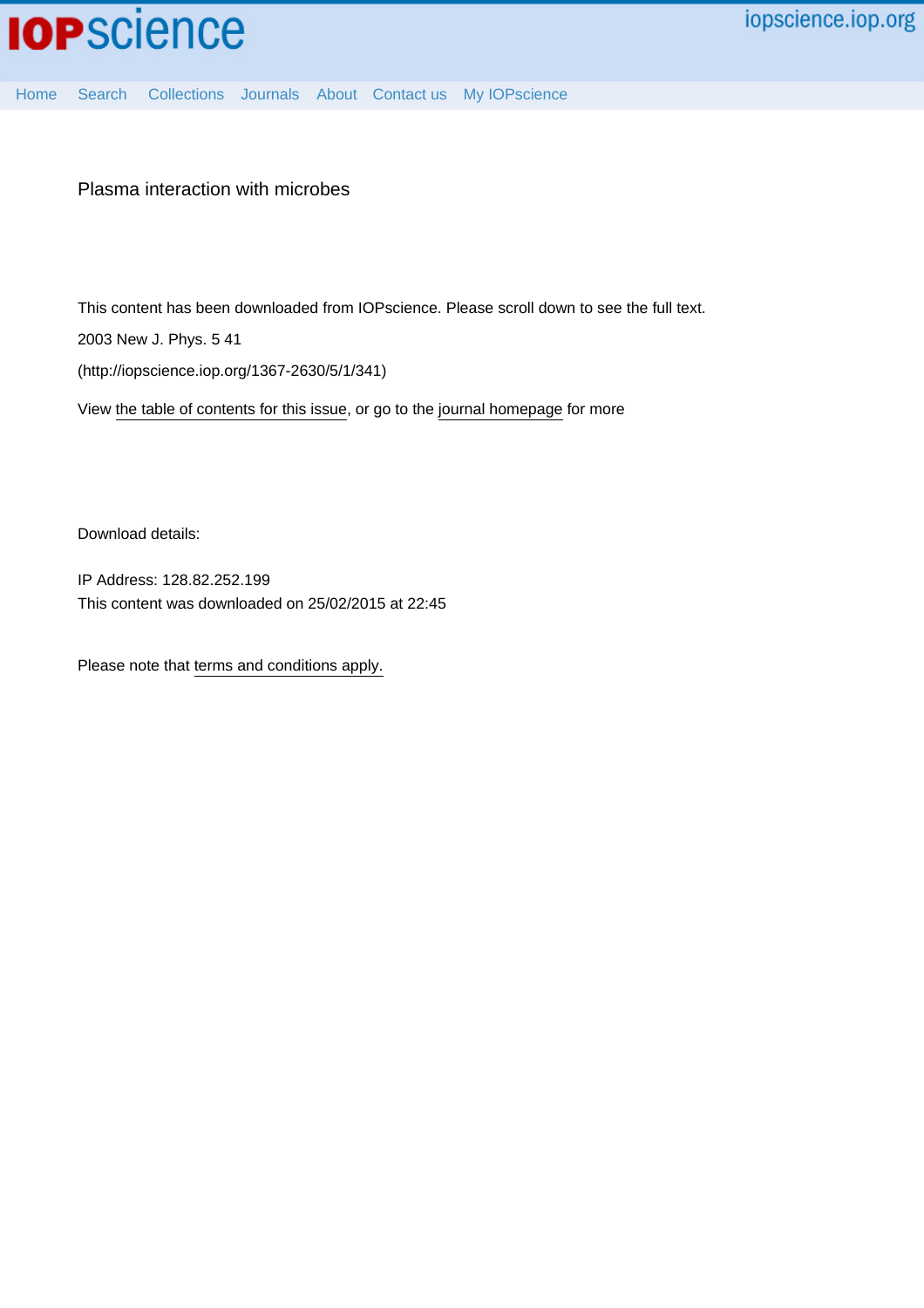

# **Plasma interaction with microbes**

# **M Laroussi<sup>1</sup>, D A Mendis<sup>2</sup> and M Rosenberg<sup>2</sup>**

<sup>1</sup> Electrical and Computer Engineering Department, Old Dominion University, Norfolk, VA 23529, USA

<sup>2</sup> Department of Electrical and Computer Engineering, University of California, San Diego, La Jolla, CA 92093, USA E-mail: [drehman@ece.ucsd.edu](mailto:drehman@ece.ucsd.edu) (D A Mendis)

*New Journal of Physics* **5** (2003) 41.1–41.10 (<http://www.njp.org/>) Received 11 February 2003 Published 30 April 2003

Abstract. The germicidal effects of a non-equilibrium atmospheric pressure plasma generated by a novel resistive barrier discharge on representatives of the two classes of bacteria (Gram-negative and Gram-positive) are discussed. The plasma exposure, while being lethal to both bacterial classes, also produced gross structural damage in the Gram-negative *E. coli* while none was observed in the more structurally robust Gram-positive *Bacillus subtilis*. An electrophysical process involving the role of the electrostatic tension on a charged body in a plasma is invoked to explain both observations. Since the efficacy of this electrophysical process depends not only on the tensile strength of the bacterial cell wall but also on its shape and texture, the need for more experimental studies, using a wide range of bacteria belonging to various morphological groups, is suggested. Ways to further test the validity of this electrophysical lysis mechanism for Gramnegative bacteria on one hand, and also to extend its operation to the more robust Gram-positive bacteria on the other, are suggested.

### **Contents**

| 1. Introduction                                                          | $\mathbf{2}$            |
|--------------------------------------------------------------------------|-------------------------|
| 2. Experimental procedure                                                | $\overline{2}$          |
|                                                                          | 2                       |
| 2.2. Experimental procedure for morphological studies                    | 3                       |
| 3. Observations                                                          | $\overline{\mathbf{4}}$ |
| 4. Discussion                                                            | $\overline{\mathbf{4}}$ |
| 5. Conclusion                                                            | 8                       |
| <b>Acknowledgments</b>                                                   | 9                       |
| <b>References</b>                                                        | 9                       |
| New Journal of Physics 5 (2003) 41.1-41.10<br>PII: S1367-2630(03)59456-3 |                         |

1367-2630/03/000041+10\$30.00 © IOP Publishing Ltd and Deutsche Physikalische Gesellschaft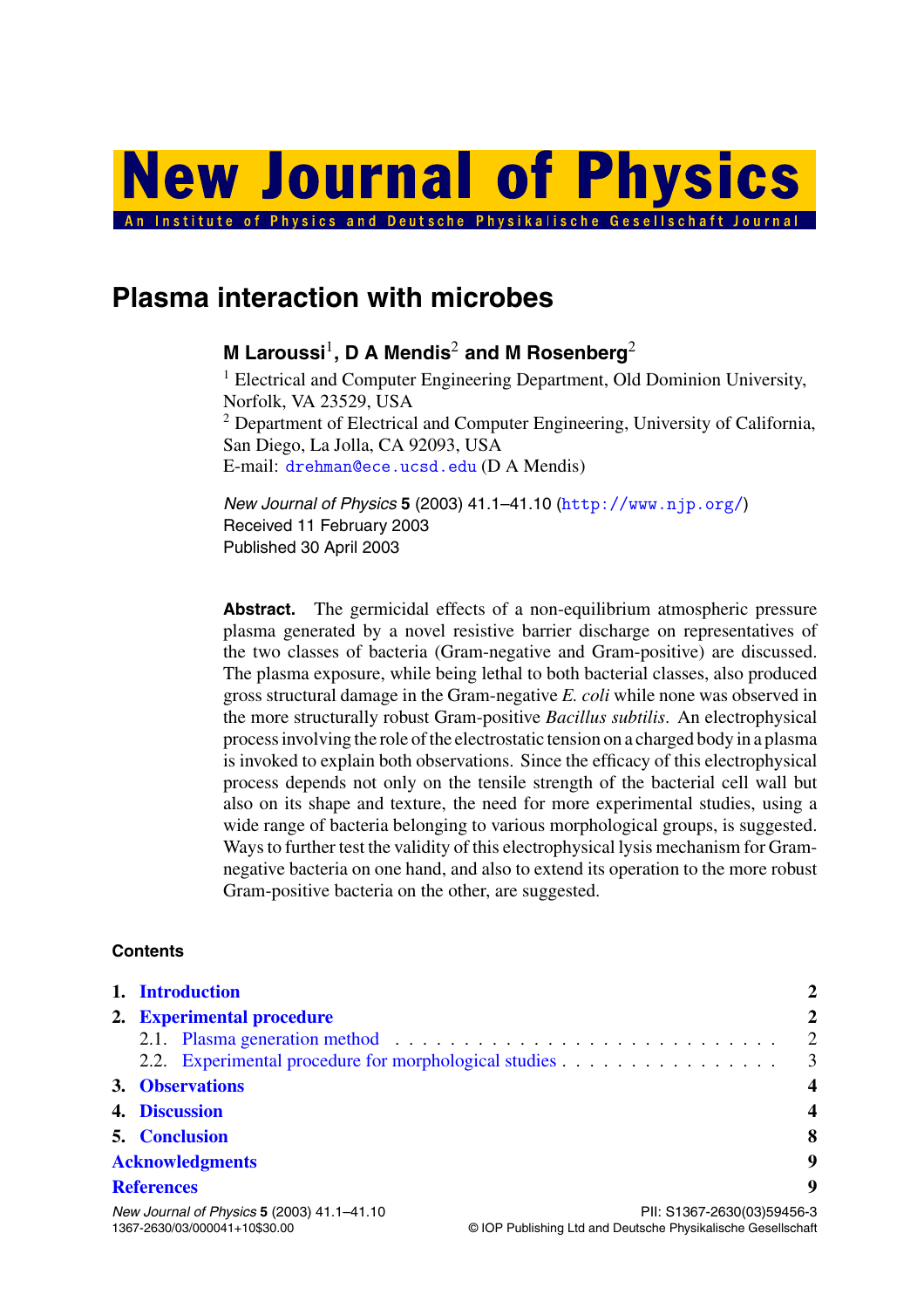#### <span id="page-3-0"></span>**1. Introduction**

While dust–plasma interactions play vital roles in numerous observed phenomena in the space environment, their scope in the industrial laboratory has grown rapidly in recent times to include such diverse areas as materials processing, microelectronics, lighting and nuclear fusion (e.g. see  $[1, 2]$  $[1, 2]$  $[1, 2]$  $[1, 2]$ ). If the characterization of dust in a plasma is extended from the usual inanimate particulates to also include microbes exposed to plasmas, these interactions also encompass biotechnology. Here we make that extension and discuss some aspects of the interaction of bacteria with low temperature plasmas used in sterilization. In particular, we will discuss the relatively new technique of using non-thermal plasma discharges at or near atmospheric pressure for the purpose. The experimental procedures, both for the plasma generation and for the morphological studies of the bacteria, are presented in section 2. The observations of the gross morphological changes of representatives of the two classes of bacteria, (Gram-negative, and Gram-positive) with widely different outer cell structure, subject to the plasma discharge, are presented in section [3,](#page-5-0) followed by a theoretical discussion in section [4](#page-5-0) and some speculations and ideas for future work in section [5.](#page-9-0)

#### **2. Experimental procedure**

#### *2.1. Plasma generation method*

Non-equilibrium atmospheric pressure plasmas can be generated using several methods. Various electrode materials and geometries as well as various means of excitation, such as microwaves, RF and ac, have been used. The experimental results presented in this paper were obtained by the use of a novel discharge, the resistive barrier discharge (RBD) [\[3](#page-10-0)].

The concept of the RBD is based on the dielectric barrier discharge (DBD) configuration [\[4](#page-10-0)]. However, instead of a dielectric, a high-resistivity (few  $\Omega$ M cm) material is used to cover at least one of the electrodes. The high-resistivity layer plays the role of a distributed ballast which limits the discharge current and therefore prevents arcing [[3\]](#page-10-0). Specifically, the RBD consists of two planar electrodes at least one of which is covered by a layer of high-resistivity material. The two electrodes are separated by a variable gap (with a maximum size of 5 cm) where a gas mixture can be injected (see figure [1](#page-4-0)). The electrodes are driven by an ac voltage of few kilovolts (RMS) at the line frequency of 60 Hz. The applied power necessary to generate and sustain a stable discharge is in the 50–300 W range. The plasma power density is usually in the 10–300 mW cm<sup>-3</sup> range. The plasma is non-equilibrium in the sense that the temperatures of the neutral species and the ions remain close to the ambient room temperature while that of the electrons is much higher (up to 5 eV). The number density of the charged particles is in the  $10^{11}$ – $10^{12}$  cm<sup>-3</sup> range. The advantage of the RBD over the DBD is the possibility to use dc power (or low-frequency ac, 60 Hz) to drive the discharge. Using helium, a large volume diffuse cold plasma can be generated at atmospheric pressure (see figure [2\)](#page-4-0). Using the RBD, Richardson *et al* [[5\]](#page-10-0) and Laroussi *et al* [\[6](#page-10-0)] reported a four orders of magnitude reduction in the original concentration of vegetative *Bacillus subtilis* cells in about 10 min. They also reported that the RBD inactivated endospores of *B. subtilis*, but not as effectively as the vegetative cells. In these experiments they used a gas mixture of 97% helium–3% oxygen.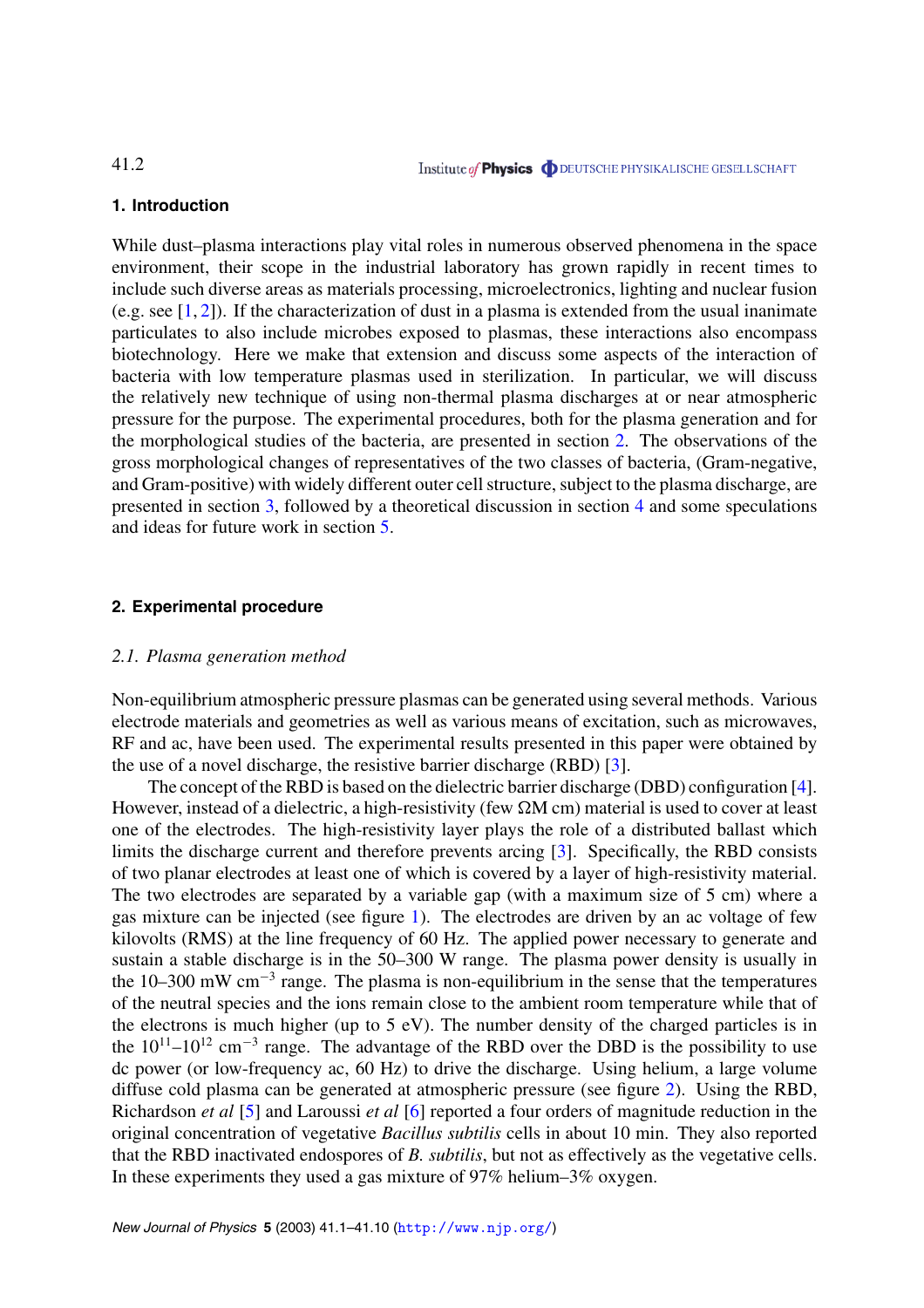<span id="page-4-0"></span>







### *2.2. Experimental procedure for morphological studies*

To investigate the effects of the plasma on the morphology of bacterial cells, scanning electron microscopy was used to inspect cells for physical damage following exposure to the plasma. Control and plasma-treated suspensions of bacteria (*E. coli*, ATCC 25922, and *B. subtilis*, ATCC 6051) were filtered onto polyester filters (13 mm diameter, pore size 0.45  $\mu$ m). Filters were then placed in Teflon holders, and fixed overnight in electron microscope grade gluteraldehyde (3% final concentration in 0.1 M phosphate buffer, pH 7.2). Filter assemblies were post-fixed in osmium tetroxide (1% final concentration in 0.1 M phosphate buffer) for 1 h. Fixed preparations were then dehydrated in a graded ethanol series followed by transfer to acetone and critical-point drying. Filters were removed from the assemblies, mounted onto stubs and sputter coated with gold/palladium. Stubs were viewed with an LEO 435 VP scanning electron microscope (44 KX magnification, and 20 kV accelerating voltage). Micrographs of control and plasma-treated cells were subsequently taken for morphological inspections.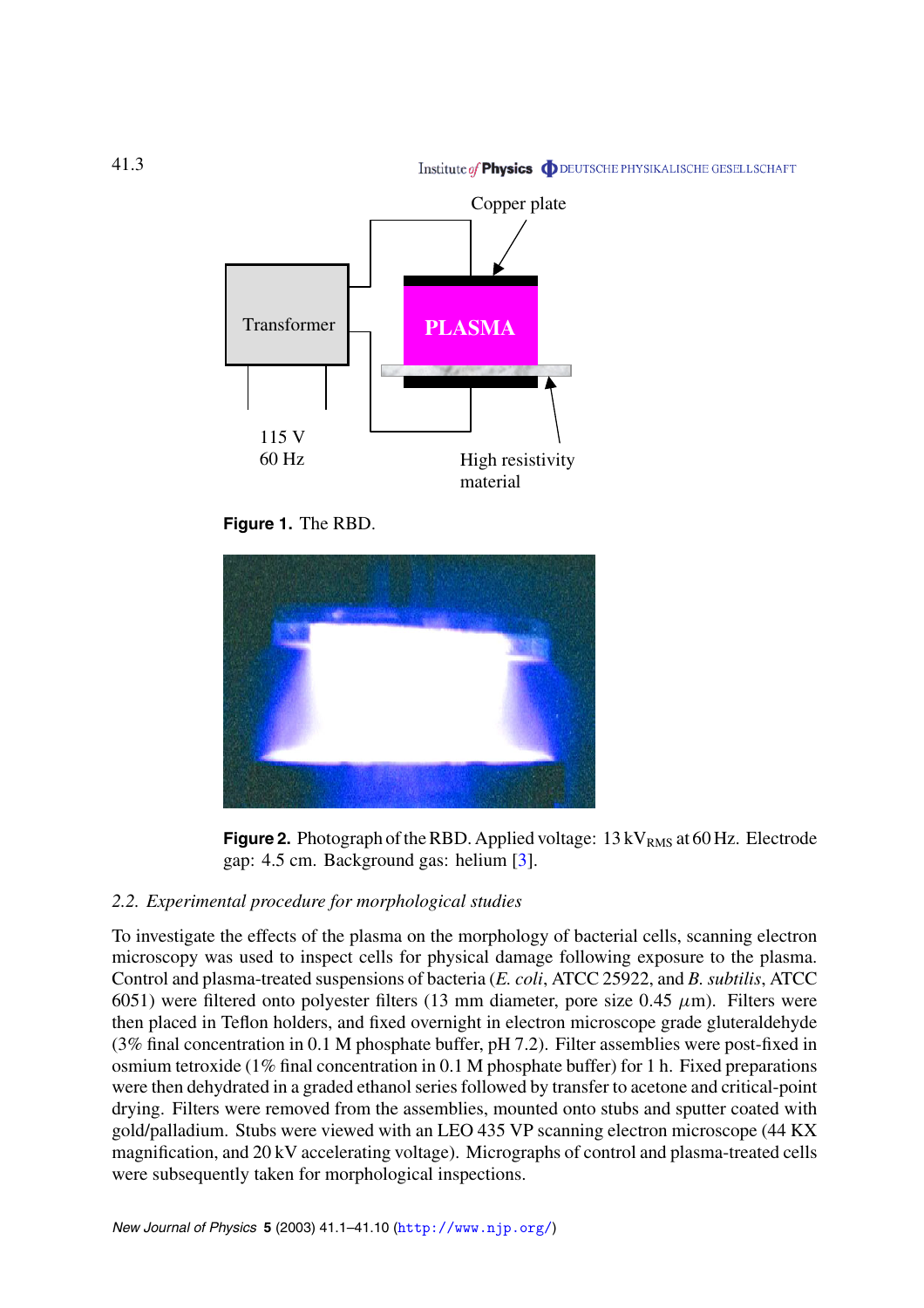#### <span id="page-5-0"></span>**3. Observations**

To investigate any effects of cold plasmas on the morphology of bacteria, micrographs obtained with scanning electron microscopy, following the procedures described earlier, were produced. Representative Gram-negative (*E. coli*) and Gram-positive (*B. subtilis*) bacteria were used in these experiments. Figure [3](#page-6-0) shows that cells of *E. coli* were heavily damaged following exposure to the plasma, to the point where membrane integrity was largely lost and their cytoplasm was distributed in clumps on the filter. Figure [4](#page-7-0), on the other hand, shows that cells of *B. subtilis* exhibited no morphological change relative to the control cells [[7\]](#page-10-0). However, reduction in cell viability was achieved in various types of such bacteria. Cell lysis is therefore not the only mechanism whereby cells can be affected by plasmas. A possible process is the diffusion of reactive species through an otherwise chemically and physically robust outer membrane. Once inside the cell, these species can directly react with subcellular biomaterials. These reactions could either compromise the integrity of the whole cell, leading to its death, or could simply render the cell unculturable but not necessarily dead.

#### **4. Discussion**

The important observation that we focus on here is the structural damage suffered by the Gramnegative bacteria (*E. coli*) when exposed to the plasma. Their outer membrane appears to be grossly disrupted leading to the release of their cytoplasm to the surrounding medium. On the other hand, the Gram-positive bacteria (*B. subtilis*), which, unlike the Gram-negative ones, lack a thin outer membrane and possess a much thicker murein layer (providing them with higher tensile strength and rigidity), exhibit no visible morphological damage on exposure to the plasma, although they too experience a loss of cell viability. Mendis *et al* [\[8](#page-10-0)], referring to similar earlier observations by Laroussi *et al* [[9](#page-10-0)] proposed an electrophysical mechanism for this observed structural damage of an *E. coli* bacterium, namely the electrostatic disruption of its outer cell membrane due to the electrostatic tension it experiences on being electrically charged. Here we summarize the model while using more up-to-date data on the relevant bacterial properties and a more appropriate charging assumption.

The cell envelope of the Gram-negative *E. coli* is multilayered with two membranes, an inner cytoplasmic membrane (∼8 nm thick) and an outer lipopolysaccharide membrane (also ∼8 nm thick) enclosing a very thin (∼2 nm) layer of murein embedded in a gel-like periplasm layer of thickness ∼14 nm. While the entire envelope is about 30 nm thick, it is this very thin murein layer (consisting of sugars cross-linked by amino acids) that provides the strength and rigidity of the bacterium [[10,](#page-11-0) [11](#page-11-0)]. In order to simplify the calculation, while bringing out the role of the observed surface roughness of this bacterium, it was idealized as a sphere of radius *R* with a hemispherical irregularity (a 'pimple') of radius  $r(\ll R)$  (see figure [5](#page-8-0)). Assuming a membrane thickness  $\Delta(\ll r, R)$  and a uniform surface potential  $\Phi$ , it was shown that the condition for electrostatic disruption across the base of the pimple (the more likely outcome in this case) was [\[8](#page-10-0)]:

$$
|\Phi(V)| \ge 0.2\sqrt{r \ (\mu \text{m})R \ (\mu \text{m})}\sqrt{\frac{\Delta}{R}}\sqrt{F_t}
$$
\n(1)

where  $F_t$  is the tensile strength of the membrane (in units of dyn cm<sup>-2</sup>). If the bacterium is idealized as a perfect sphere, the condition for disruption across the middle is obtained by

*New Journal of Physics* **5** (2003) 41.1–41.10 (<http://www.njp.org/>)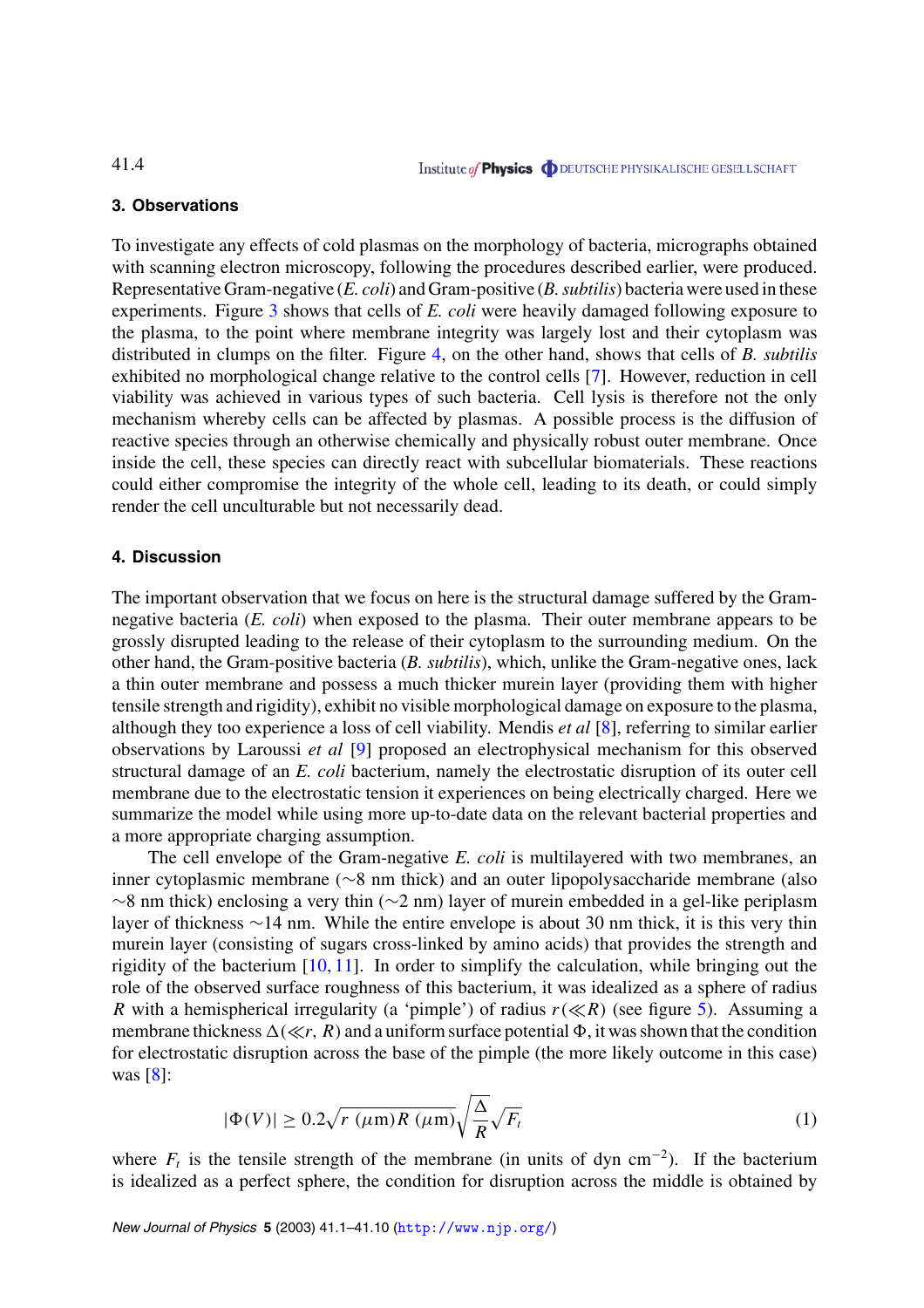<span id="page-6-0"></span>

**Figure 3.** SEM micrographs of *E. coli* cells: (a) control; (b) plasma-treated, showing gross morphological damage [\[7](#page-10-0)].

replacing  $r$  by  $R$  in ([1\)](#page-5-0), which shows that it is easier to tear the membrane by breaking off a 'pimple' than by breaking into two roughly equal pieces basically because the electric field would be larger where the curvature is smaller. In the above calculation the authors estimated that  $F_t \approx (1-5) \times 10^6$  dyn cm<sup>-2</sup>, based on the turgor pressures *E. coli* could support. Data that have come to our attention more recently [\[12\]](#page-11-0) on turgor pressures (which are the internal pressures on the cell membranes resulting from the passage of  $H_2O$  across the membranes by osmosis) indicate that Gram-negative bacteria can support pressures of 3–5 atm while the more robust Grampositive bacteria can support pressures  $\gtrsim$  20 atm. So here we assume  $F_t \approx (3-5) \times 10^6$  dyn cm<sup>-2</sup> for the Gram-negative *E. coli*, and  $F_t \gtrsim 2 \times 10^7$  dyn cm<sup>-2</sup> for the Gram-positive *B. subtilis.* Assuming  $R = 1 \mu m$ ,  $r = 0.02 \mu m$  and  $\Delta = 0.008 \mu m$ , equation [\(1](#page-5-0)) leads to the condition for rupturing the 'pimple' to be  $|\Phi| > 4.5$  V if  $F_t \approx 3 \times 10^6$  dyn cm<sup>-2</sup> and  $|\Phi| > 6$  V if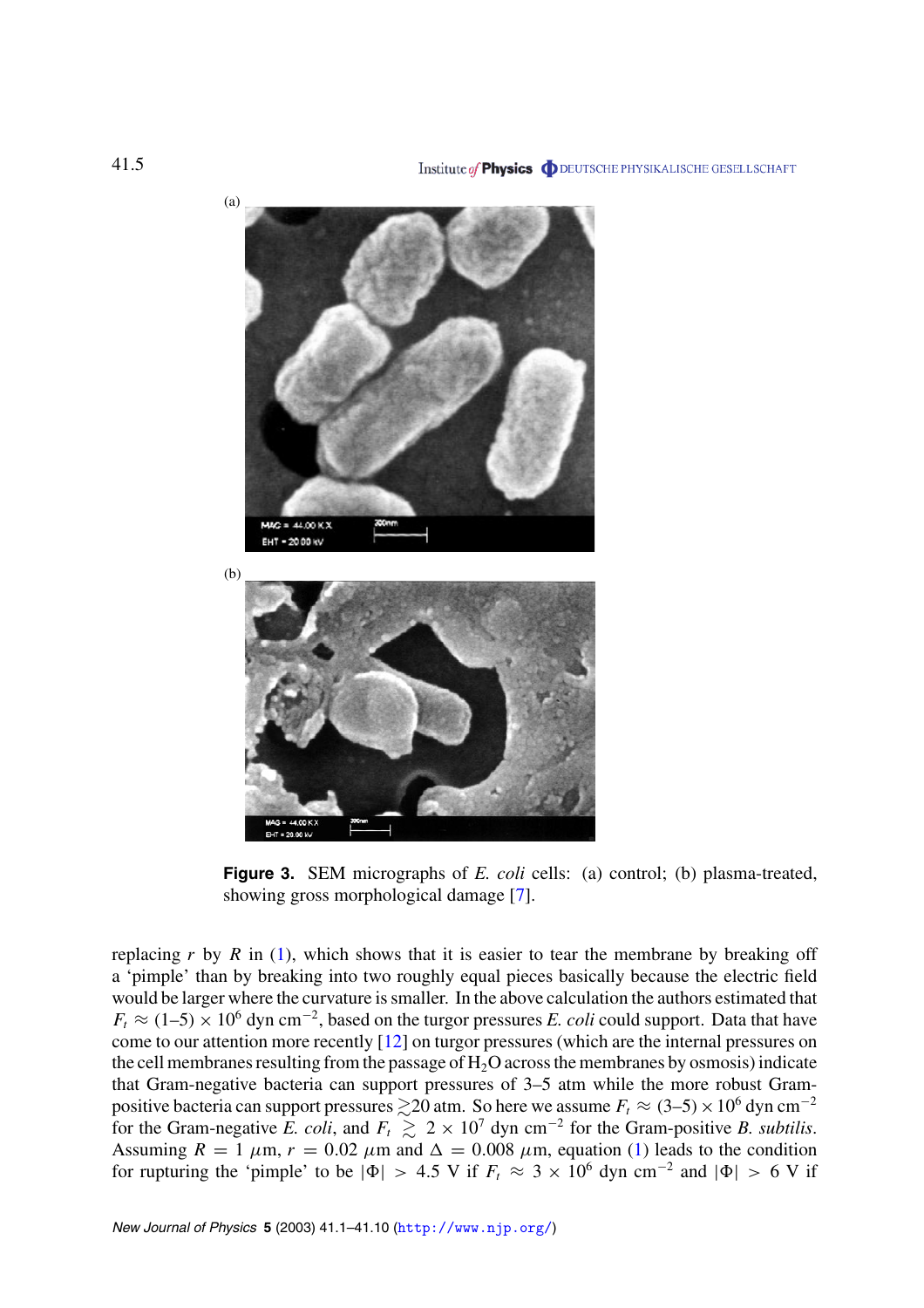<span id="page-7-0"></span>

**Figure 4.** SEM micrographs of *B. subtilis* cells: (a) control; (b) plasma-treated, showing no apparent morphological change [[7\]](#page-10-0).

 $F_t \approx 5 \times 10^6$  dyn cm<sup>-2</sup>. The corresponding conditions to break it in half are respectively 31 and 40 V.

If one assumes that both the electrons and ions are Maxwellian with temperatures  $T_e$  and *Ti* respectively (with *Te* not large enough to produce secondary electron emission, as is the case here) the equilibrium surface potential  $\Phi$  of any particulate immersed in it is given by the solution of the well known transcendental equation (e.g. see [\[13\]](#page-11-0)):

$$
\left(\frac{m_i}{m_e}R_T\right)^{1/2} = (1 - R_T x) \exp(-x)
$$
\n(2)

where  $x = e\Phi/k_BT_e$ ,  $R_T = T_e/T_i$  and  $m_e$ ,  $m_i$  are the electron and ion masses respectively. Although this equation is obtained by assuming that the collection currents are orbit limited (i.e. that the Knudsen number  $Kn = \frac{\ell}{R} \geq 1$ , where  $\ell$  is the collision mean-free path of the ions), it is expected that it will not be significantly changed even when  $Kn < 1$ , when the currents are diffusion limited (as is appropriate in the present situation). This is because in this latter case

*New Journal of Physics* **5** (2003) 41.1–41.10 (<http://www.njp.org/>)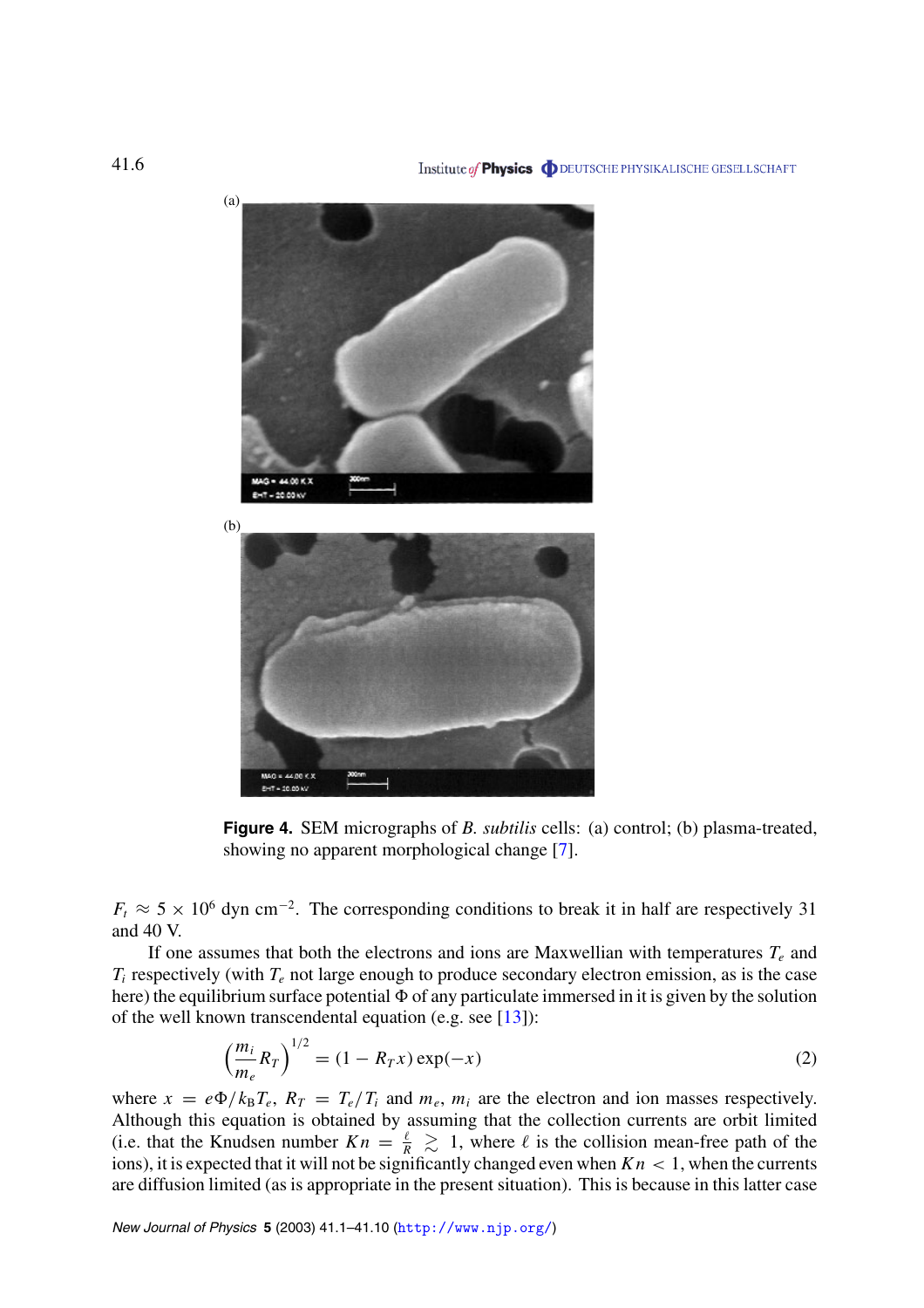<span id="page-8-0"></span>

**Figure 5.** Simplified morphology of the *E. coli* cell envelope. Note the larger (normal) electrostatic field where the radius of curvature is smaller following from the assumption that the surface is an equipotential.

both currents are reduced by approximately the same factor, i.e. *Kn* [\[14](#page-11-0)]. The main difference is that characteristic charging time would be increased by a factor ∼*(*1*/Kn)* in the diffusion limited case. In their earlier calculation Mendis *et al* [\[8](#page-10-0)] assumed that the discharge plasma was isothermal (i.e.  $R_T = 1$ ). However, the ion temperature in this highly collisional atmospheric pressure plasma is close to that of the neutrals (namely room temperature). Therefore, taking  $k_B T_i \approx 0.03$  eV and  $k_B T_e \approx 5$  eV (i.e.  $R_T \approx 167$ ) and solving equation ([2\)](#page-7-0), while noting that the ions are largely He<sup>+</sup>(∼97%) we obtain  $x \approx 1.5$  leading to  $\Phi \approx -7.5$  V. While this surface potential on the bacterium is clearly insufficient to break the membrane in half, it is nevertheless sufficient to tear it if it has a surface roughness on the scale of a few per cent, as may be expected for the Gram-negative *E. coli* (see [[11\]](#page-11-0) figure 3.29(f)). We suggest this to be the cause of the observed disruption of the cell wall of *E. coli*.

We note that a necessary condition for electrostatic disruption to be the cause of the observed cell lysis of *E. coli* is that the characteristic charging time,  $\tau$ , should be less than the estimated 'kill times' which are of the order of minutes. In fact  $\tau (\approx (1/Kn)(\lambda_D/\omega_{pi})(1/R))$  is of the order of only microseconds for the condition of this experiment.

Gram-positive bacteria, such as *B. subtilis*, lack an outer membrane, but possess a thicker murein layer (∼15–80 nm) providing them with higher strength and rigidity [\[10](#page-11-0)] . Even if we use the smallest value of 15 nm for  $\Delta$  in equation ([1\)](#page-5-0), while taking  $F_t \approx 2.7 \times 10^7$  dyn cm<sup>-2</sup>, the condition for the electrostatic rupture of a cell (assumed to be a sphere of radius  $1 \mu m$ ) into two more or less equal parts is  $|\Phi| \ge 110$  V. The surfaces of Gram-positive bacteria are observed to be generally smoother than those of the Gram-negative ones (for a comparison of the surface textures of *E. coli* and *B. subtilis*, as shown in scanning electron micrographs (see [\[11](#page-11-0)], figures 3.29 (e), (f)). But even if *B*. *subtilis* was to have a 'pimple' with  $r \approx 0.02 \mu m$  (as we assumed for *E. coli*) the condition for its electrostatic rupture is  $|\Phi| \geq 15$  V. Consequently, we do not expect to observe gross structural damage of Gram-positive bacteria such as *B. subtilis* when subject to atmospheric plasma discharges with parameters such as the one (RBD) described in this paper, and indeed this appears to be what was observed.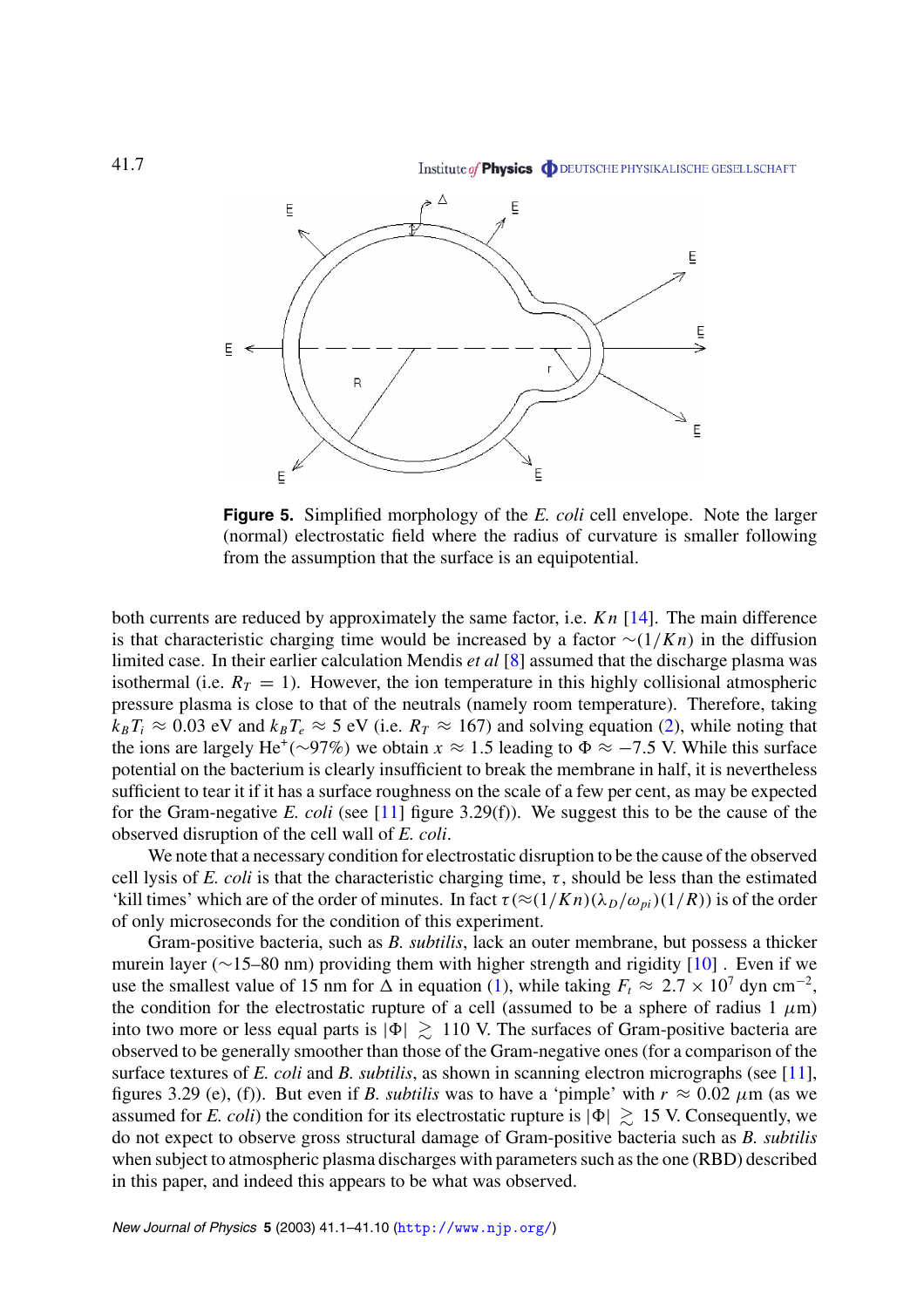#### <span id="page-9-0"></span>**5. Conclusion**

The plasma generated by the RBD is a source of charged particles, free radicals and radiation (IR, visible, and UV). It is believed that the synergistic effects of the charged particles, the reactive free radicals, and the radiation generated in the discharge create a lethal environment for microorganisms (e.g. [\[15](#page-11-0)]). However, to date, the individual roles played by each of these mechanisms are not well understood and/or quantified. The limited objective of this paper is to point out that the observed cell lysis of the Gram-negative bacteria *E. coli* might be explained in terms of the electrostatic disruption of the outer cell membrane. It is also argued that this electrophysical process will not be effective on the more robust Gram-positive bacteria for the parameters of the (RBD) plasma, consistent with the observation of non-disruption of *B. subtilis*.

Cell lysis of *E. coli* exposed to plasmas has been observed in other experiments too. For example, high-resolution transmission electron micrographs of *E. coli* subject to a uniform glow discharge plasma at atmospheric pressure also exhibited cell membrane disruption [[16\]](#page-11-0). Montie *et al* [\[17](#page-11-0)] have proposed an alternative mechanism for the membrane rupture of *E. coli* which invokes the effects of reactive (neutral) oxygen species such as oxygen radicals produced in the glow discharge discussed in [\[16](#page-11-0)] on cellular macromolecules such as the membrane lipids. We suggest a way to resolve this issue. This involves using the relatively new technology of the atmospheric pressure plasma jet (APPJ), which is a non-thermal atmospheric pressure glow discharge plasma that produces a high velocity stream of highly reactive chemical species. Once the fast flowing gas exits the discharge chamber, electrons and ions are quickly lost by recombination leaving reactive radicals (e.g. O, OH) and metastable species (e.g  $O_2^*$ ). The APPJ has already been used to deactivate Gram-positive *Bacillus globigii* spores [\[18\]](#page-11-0). On using the APPJ on the Gram-negative *E. coli*, if cell lysis is observed it could support the chemical mechanism proposed by Montie *et al* [[17\]](#page-11-0). If on the other hand no cell lysis is observed in this case it would suggest that a process other than the one proposed by Montie *et al* such as the electrophysical process proposed by Mendis *et al* [[8\]](#page-10-0), may be responsible for the cell lysis of *E. coli* observed in the RBD plasma experiment [\[7](#page-10-0)].

The electrostatic disruption mechanism for cell rupture described in this paper, which requires that the local electrostatic tension of the cell wall overcome its tensile strength, should be more effective as the magnitude of the surface potential increases. The magnitude of the (negative) surface potential on a particulate charged by electron and ion collection currents in a plasma increases as the mass of the plasma ions increases (see e.g. [\[13](#page-11-0)]). Thus we suggest that it may be easier to electrostatically disrupt a bacterium in a higher ion mass plasma. For example, if we consider a xenon (atomic mass 131.5) plasma with the same temperatures as the He plasma considered in the last section (i.e. Maxwellian electrons and ions with  $T_e \sim 5$  eV and *T<sub>i</sub>* ~ 0.03 eV), equation ([2\)](#page-7-0) shows that  $\Phi \sim -13$  V as compared with  $\Phi \sim -7.5$  V for the He plasma. It is interesting to note that the former value is near that estimated in the last section for disruption of a very small scale irregularity on a Gram-positive bacterium (where it was assumed that  $r \sim 0.02 \mu m$  and  $\Delta \sim 15 \text{ nm}$ ). Further, even larger values of  $|\Phi|$  may be possible, if in addition to higher ion mass, the plasma electron distribution has a significant highenergy tail [\[13](#page-11-0)]. For example, if the electron distribution in the discharge is non-Maxwellian (e.g. a 'kappa' distribution with  $\kappa = 2$ , while the ions are Maxwellian (e.g. [[13\]](#page-11-0)) the surface potential could become even larger numerically  $\Phi \approx -20$  V in this case). Examination of the scanning electron micrograph of *B. subtilis*(see [\[11](#page-11-0)] figure 3.29(e)), shows that, while its surface is smoother than highly convoluted one of *E. coli*, it does possess some small surface irregularities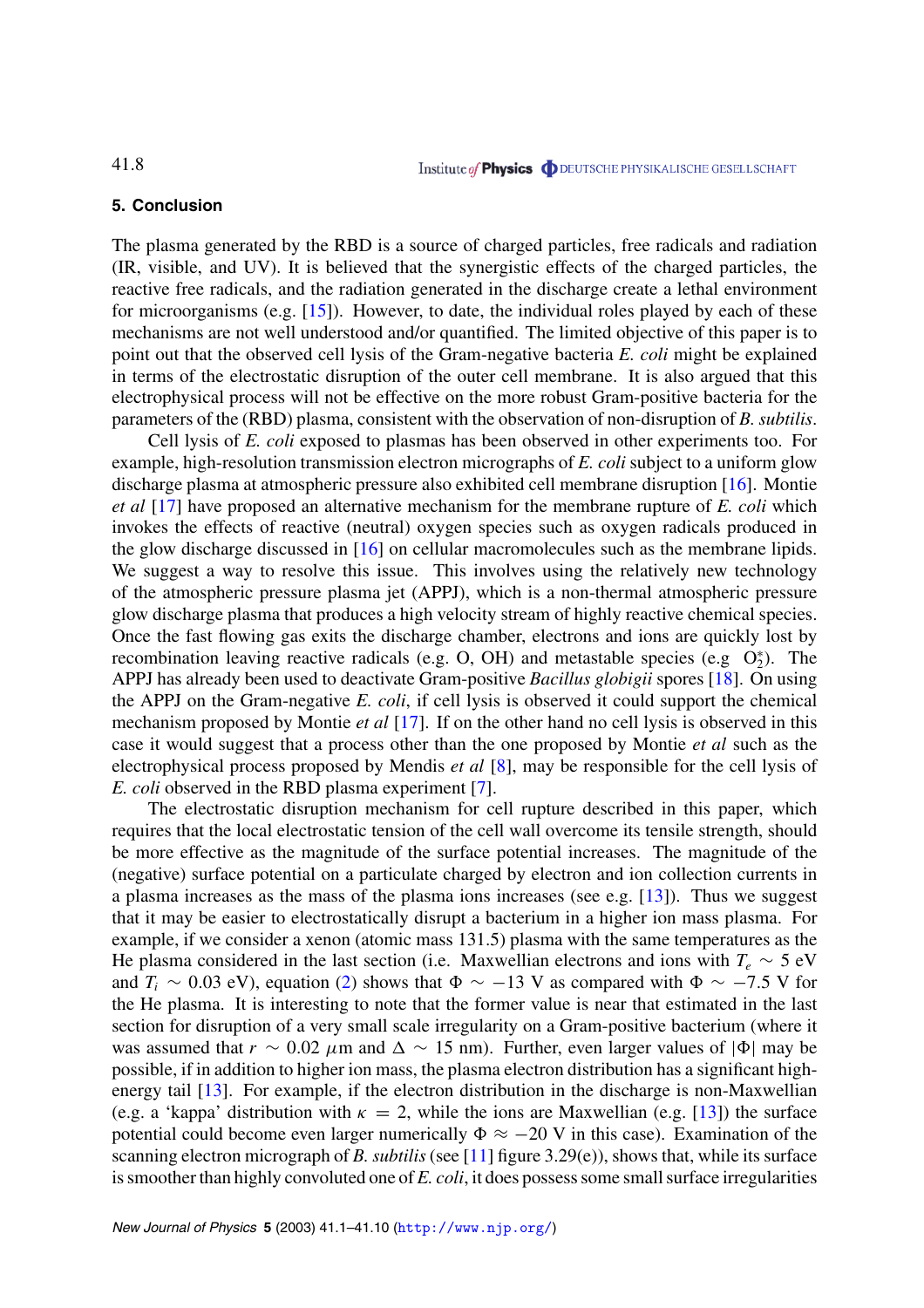<span id="page-10-0"></span>('pimples'), which may be susceptible to electrostatic disruption if the heavier inert gas is used in the discharge. Also since the surface shape and texture appears to play such an important role in the cell lysis by this electrophysical process, we expect it to be more efficacious the more irregular the bacterial surface, as for instance appendaged and budding bacteria possessing long stalks and hyphae as well as spirochaetes and filamentous bacteria with long thin cells (see [\[11](#page-11-0)], figure 3.11). Clearly a systematic study of the physical consequences of the exposure to nonthermal plasmas, on a variety of bacteria from these morphological groups, could be very useful in understanding the nature of cell lysis. Another class of microbe that could be affected by this plasma interaction are bacterial endospores. While they are known to have a robust inner wall they do possess a thin delicate outer protein layer (the exosporium; [\[11](#page-11-0)] figure 3.64) which too could be susceptible to electrostatic lysis. Finally, viruses which are even smaller than bacteria (typically  $R \sim 0.01-0.1 \mu m$ ) and have pronounced surface irregularities may also be expected to be highly susceptible to electrostatic structural disruption in a non-thermal plasma.

In concluding it needs to be pointed out that the concept of electrostatic disruption is not new. It has a long history going all the way back to Lord Rayleigh [[19\]](#page-11-0) who studied the electrostatic disruption of liquid droplets. Opik  $[20]$  $[20]$  $[20]$  derived the basic formula for the electrostatic disruption of a uniformly conducting spherical conductor, which was later extended to non-spherical conductors (idealized as prolate spheroids) by Hill and Mendis [[21](#page-11-0)]. There is a significant body of literature discussing the role of electrostatic disruption of dust in space, particularly in planetary and cometary environments (e.g.  $[22, 23]$  $[22, 23]$  $[22, 23]$  $[22, 23]$  $[22, 23]$ ). In these studies the parameters that determine electrostatic disruption (besides the surface electric potential and tensile strength) are the grain size and shape. In the present work, additionally, the structure of the outer shell of the body is also seen to play a crucial role.

#### **Acknowledgments**

The work at UCSD was supported in part by DOE grant no DE-FG03-97ER54444. The work at ODU was supported by AFOSR grant no F49620-00-1-0168.

#### **References**

- [1] Bouchoule A (ed) 1999 *Dusty Plasmas* (New York: Wiley)
- [2] Winter J 1998 *Plasma Phys. Control. Fusion* **40** 1201
- [3] Laroussi M, Alexeff I, Richardson J P and Dyer F F 2002 The resistive barrier discharge *IEEE Trans. Plasma Sci.* **30** 158
- [4] Kanazawa M Kogama, Moriwaki T and Okazaki S 1988 Stable glow plasma at atmospheric pressure *J. Appl. Phys. D: Appl. Phys* **21** 838
- [5] Richardson J P, Dyer F F, Dobbs F C, Alexeff I and Laroussi M 2000 On the use of the resistive barrier discharge to kill bacteria: recent results *Proc. IEEE Int. Conf. on Plasma Science (New Orleans, LA, 2000)* p 109
- [6] Laroussi M, Richardson J P and Dobbs F C 2001 Biochemical pathways in the interaction of non-equilibrium plasmas with bacteria *Proc. Electromed 2001 (Portsmouth, VA, 2001)* p 33
- [7] Laroussi M, Richardson J P and Dobbs F C 2002 Effects of non-equilibrium atmospheric pressure plasmas on the heterotrophic pathways of bacteria and on their cell morphology *Appl. Phys. Lett.* **81** 772
- [8] Mendis D A, Rosenberg M and Azam F 2000 A note on the possible electrostatic disruption of bacteria *IEEE Trans. Plasma Sci.* **28** 1304